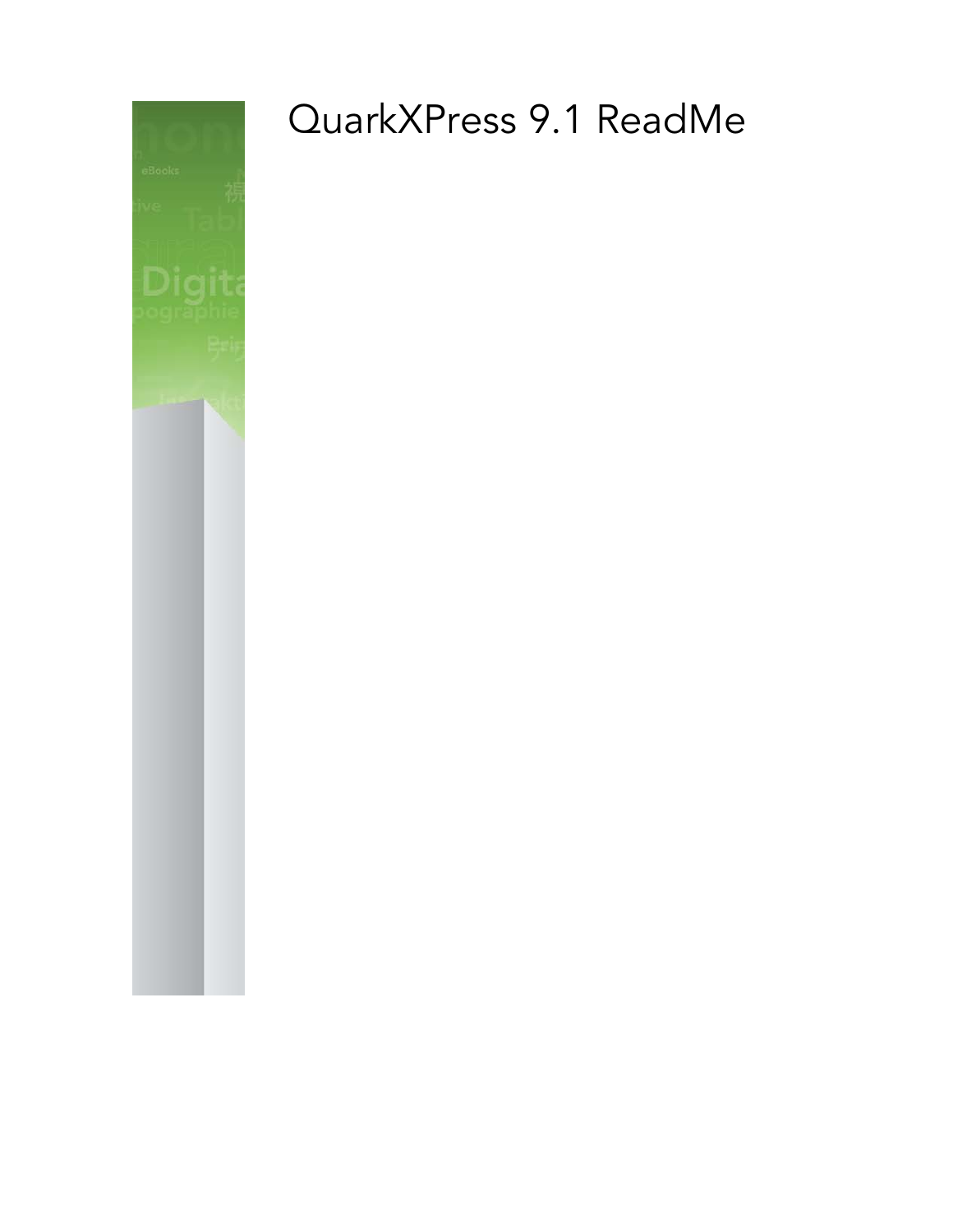## Contents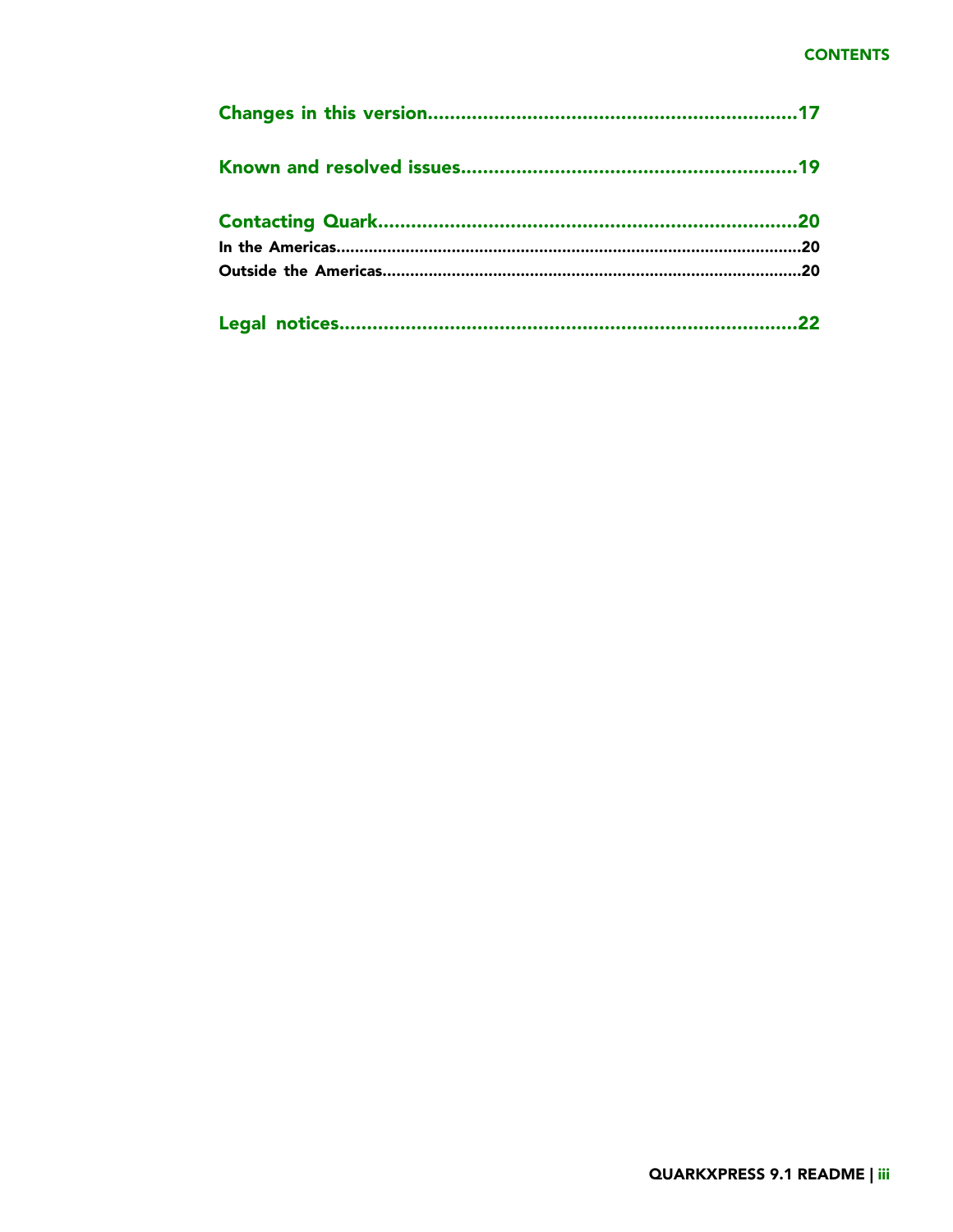## <span id="page-3-0"></span>QuarkXPress 9.1 ReadMe

QuarkXPress® 9 offers a wealth of new features, including conditional styles, callouts, bullets and numbering, Story Editor view, and more.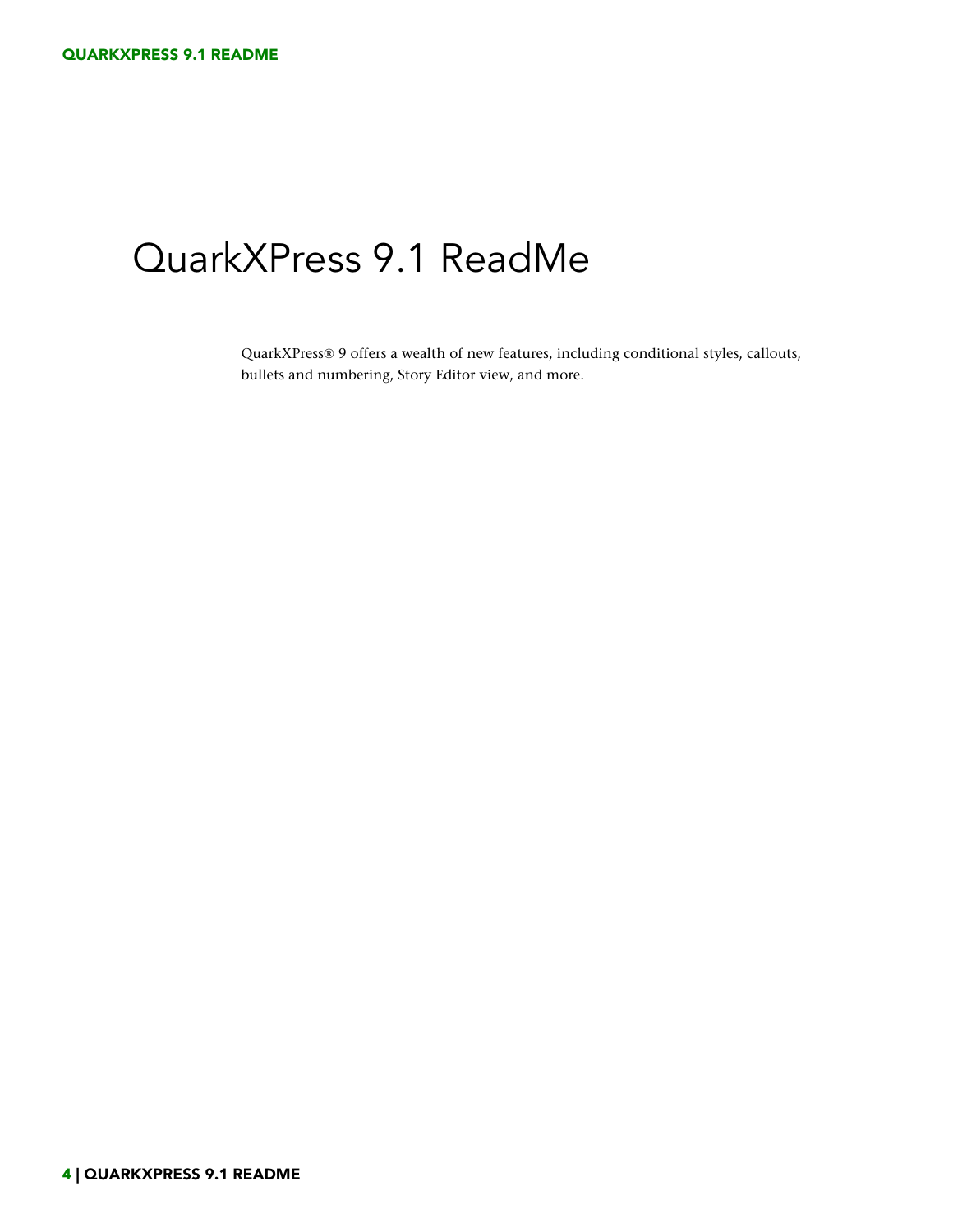## <span id="page-4-0"></span>System requirements

### <span id="page-4-1"></span>System requirements: Mac OS

#### Software

- Mac OS® 10.5.8 (Leopard®), Mac OS 10.6.8 (Snow Leopard®), Mac OS 10.7.x (Lion™), or later
- Tested on Citrix

### Hardware

- Mac® Intel® processor
- 2GB RAM (1GB minimum)
- 2GB hard disk space

#### Optional

- An Internet connection for activation
- <span id="page-4-2"></span>• DVD-ROM drive for installation from DVD (not required for installation from download)

### System requirements: Windows

### Software

- Microsoft® Windows® XP (Service Pack 2 or 3), Windows Vista® 1.0, or Windows 7
- Microsoft .NET Framework 3.5 SP1
- Tested on Citrix

### Hardware

- 2GB RAM (1GB minimum)
- 1GB hard disk space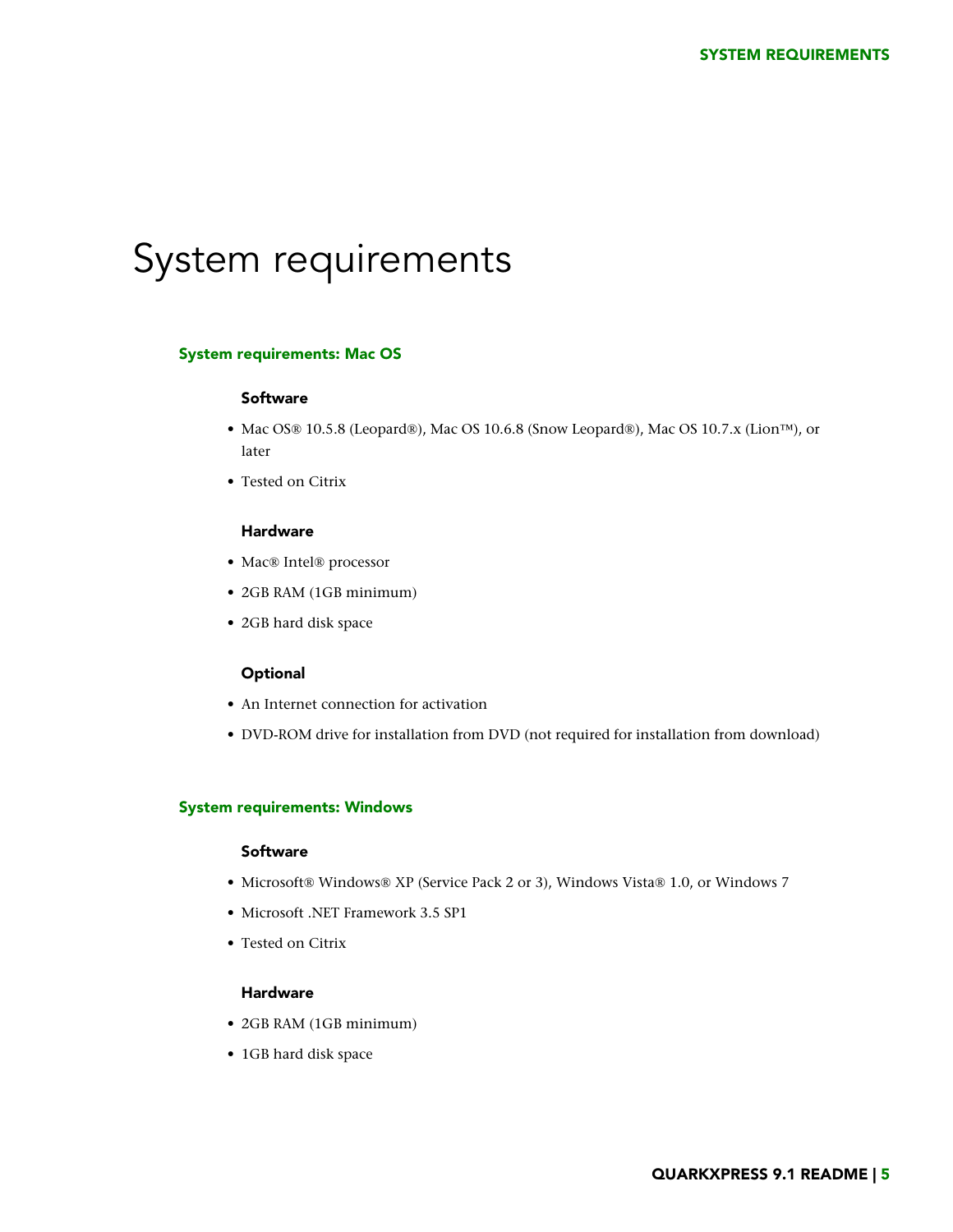### **Optional**

- An Internet connection for activation
- DVD-ROM drive for installation from DVD (not required for installation from download)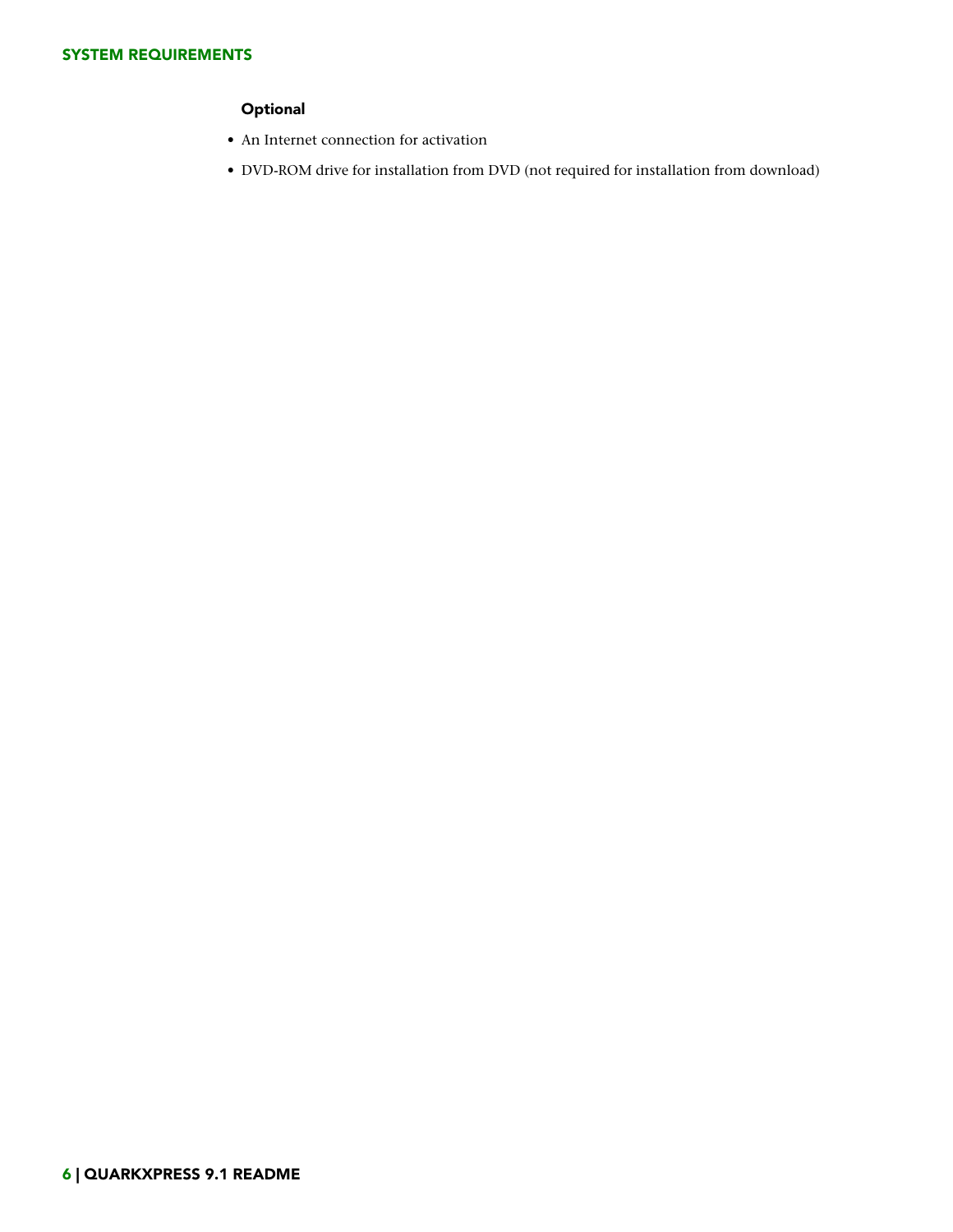### <span id="page-6-0"></span>Installing: Mac OS

To install QuarkXPress:

- 1 Disable any virus protection software. If you are concerned about a virus infecting your computer, run a virus check on the installer file, then disable your virus detection software.
- 2 Double-click the installer icon and follow the instructions on the screen.

### <span id="page-6-2"></span><span id="page-6-1"></span>Performing a silent installation

The silent installation feature lets users install QuarkXPress on their computers over a network without having to follow step-by-step instructions. This feature is useful for large group installations when performing manual installations is cumbersome.

#### Preparing for silent installation: Mac OS

To enable Mac OS users to perform a silent installation on their computers, an administrator must make the following modifications:

- 1 Copy everything from the disc or disk image that contains the installer to an empty folder on the local hard disk.
- 2 Using the local copy of the installer, install QuarkXPress on the local hard disk. The installer creates a "setup.xml" file in the folder where the installer is located.
- <span id="page-6-3"></span>3 Share the folder that contains the installer and the "setup.xml" file with users who are licensed to install QuarkXPress.

#### Performing a silent installation: Mac OS

To perform a silent installation on Mac OS, an end user must follow these steps:

- 1 Copy the installer folder that contains the "setup.xml" file to your computer.
- 2 Double-click the QuarkXPress installer icon and follow the instructions on the screen.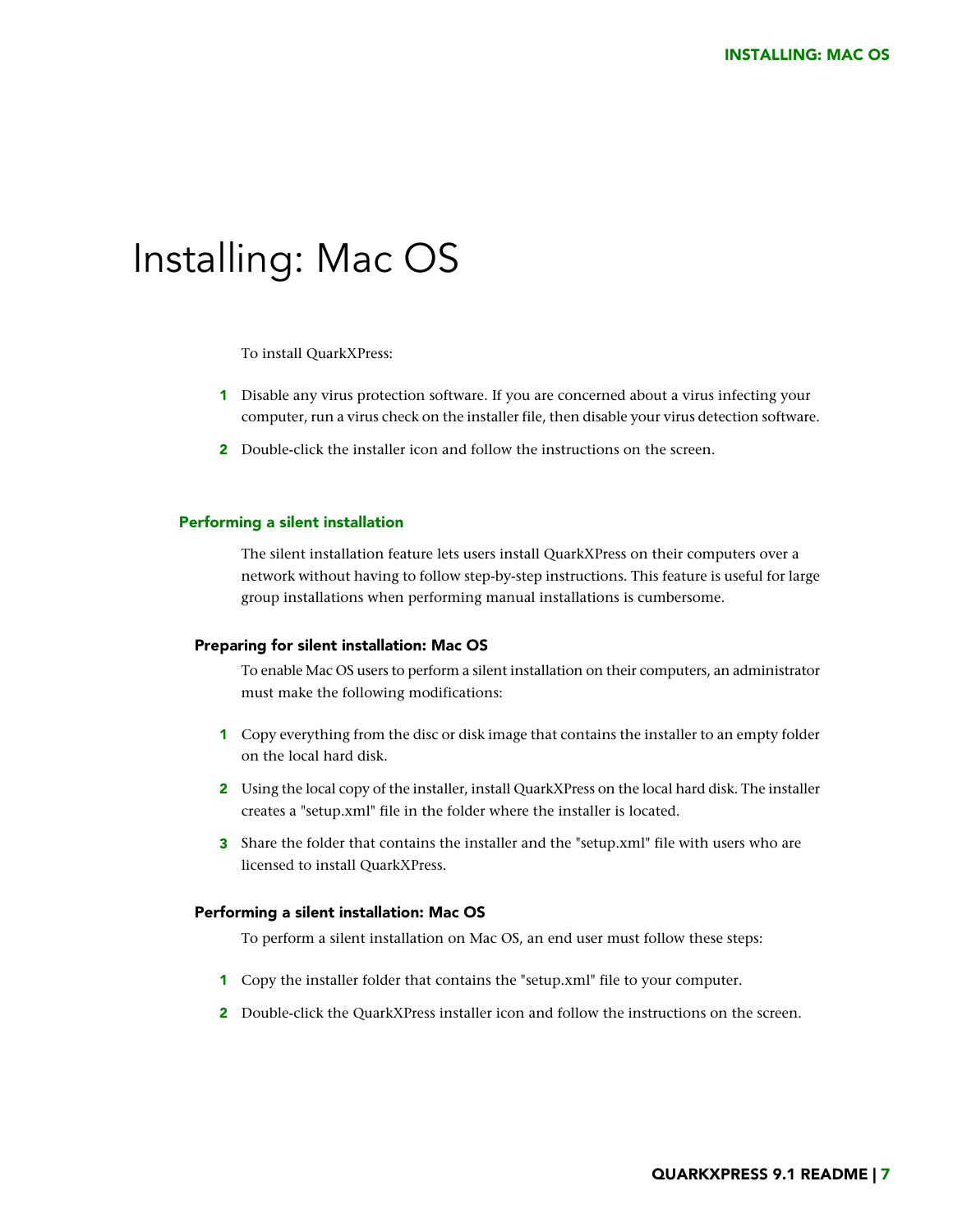### <span id="page-7-0"></span>Adding files after installation: Mac OS

To add files after installation, double-click the installer icon. Use the **Custom Install** list to select the items to install.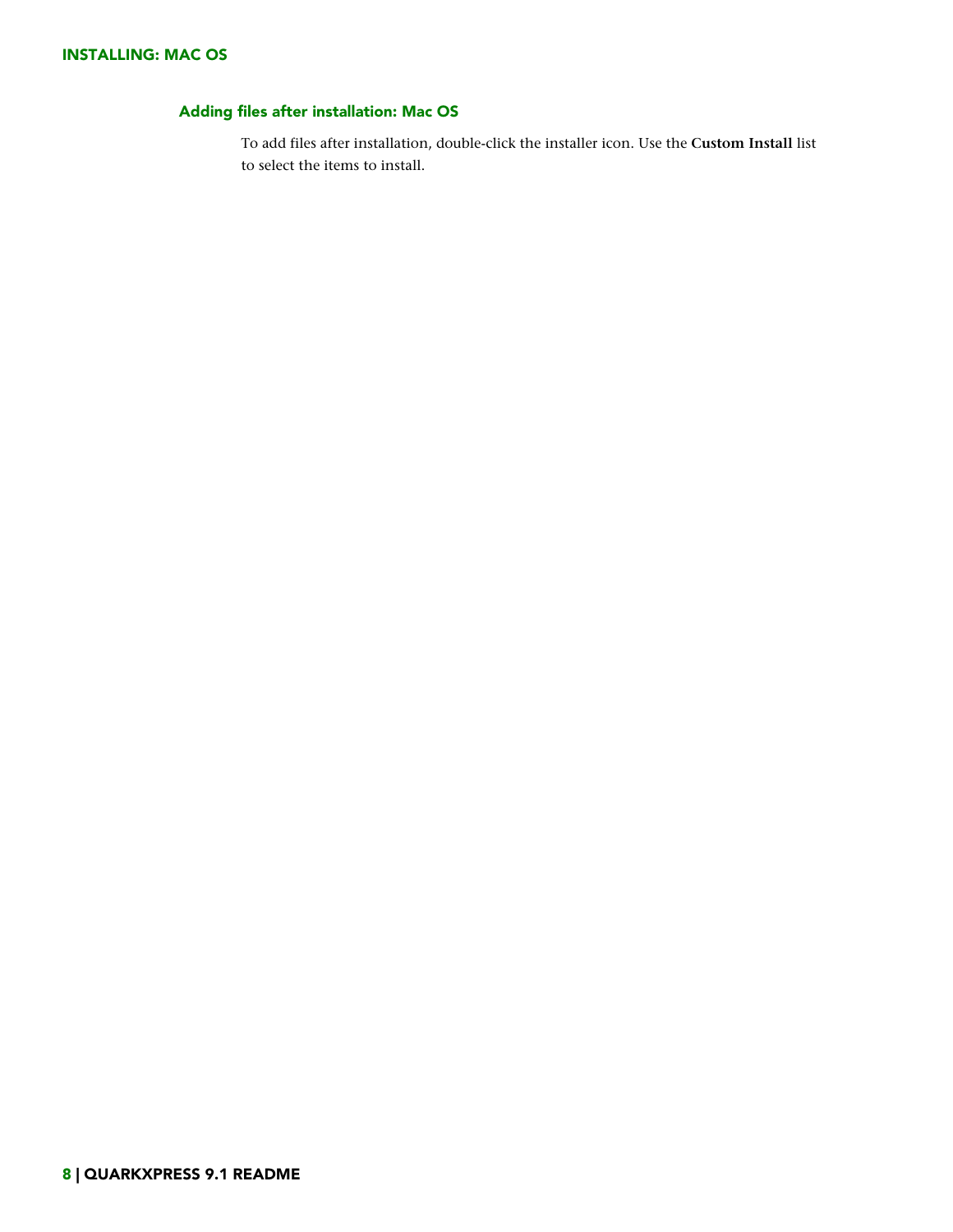### <span id="page-8-0"></span>Installing: Windows

To install QuarkXPress:

- 1 Disable any virus protection software. If you are concerned about a virus infecting your computer, run a virus check on the installer file, then disable your virus detection software.
- 2 Double-click the installer icon and follow the instructions on the screen.

### <span id="page-8-2"></span><span id="page-8-1"></span>Performing a silent installation

The silent installation feature lets users install QuarkXPress on their computers over a network without having to follow step-by-step instructions. This feature is useful for large group installations when performing manual installations is cumbersome.

#### Preparing for silent installation: Windows

To enable Windows users to perform a silent installation on their computers, an administrator must make the following modifications:

- 1 Copy everything from the disc or disk image that contains the installer to an empty folder on the local hard disk.
- 2 Using the local copy of the installer, install QuarkXPress on the local hard disk. The installer creates a "setup.xml" file in the folder where the installer is located.
- <span id="page-8-3"></span>3 Open the "silent.bat" file in a text editor and make sure the path of the "setup.xml" file is in the first line as follows: '[network path of setup.exe file]' /s /v'/qn'
- 4 Share the folder that contains the installer and the "setup.xml" file with users who are licensed to install QuarkXPress.

### Silent installation: Windows

To perform a silent installation on Windows, an end user must follow these steps:

- 1 Navigate to the shared folder that contains the "setup.xml" and "silent.bat" files.
- 2 Double-click the "silent.bat" file and follow the instructions on the screen.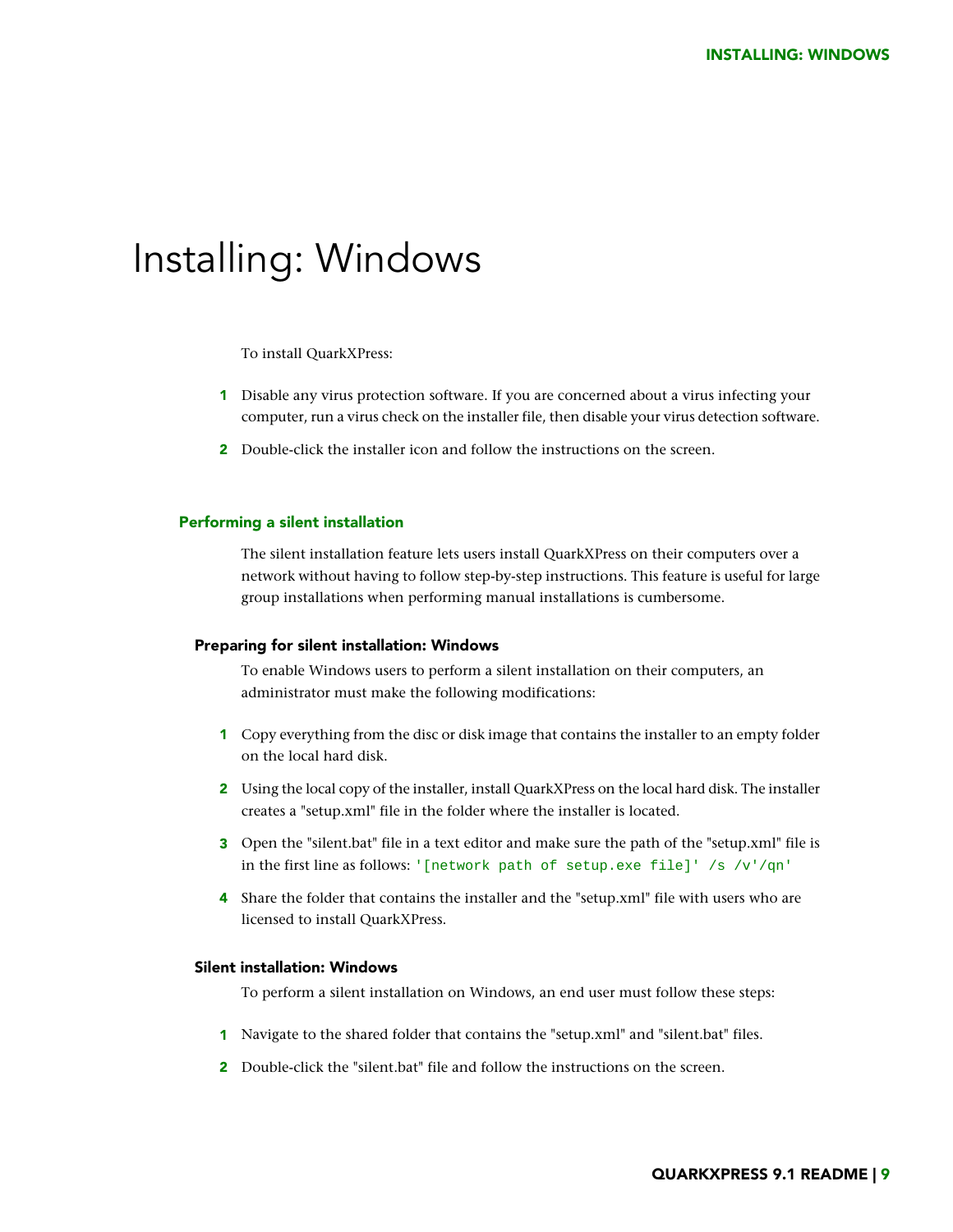### INSTALLING: WINDOWS

### <span id="page-9-0"></span>Adding files after installation: Windows

To add files after installation:

1 Double-click the "setup.exe" icon.

The **Setup** dialog box displays.

2 Click **Next**.

The **Program Maintenance** screen displays.

- Click **Modify** to choose the files to install. You can install new files or remove previously installed files.
- Click **Repair** to correct minor issues related to installed files. Use this option if you experience issues with missing or damaged files, shortcuts, or registry entries.
- 3 Click **Next**.
- If you clicked **Modify** in the previous dialog box, the **Custom Setup** screen displays. Make the appropriate modifications, then click **Next**. The **Ready to Modify the Program** screen displays.
- If you clicked **Repair** in the previous dialog box, the **Ready to Repair the Program** screen displays.
- 4 Click **Install**.
- 5 Click **Finish** when the system notifies you that the process is complete.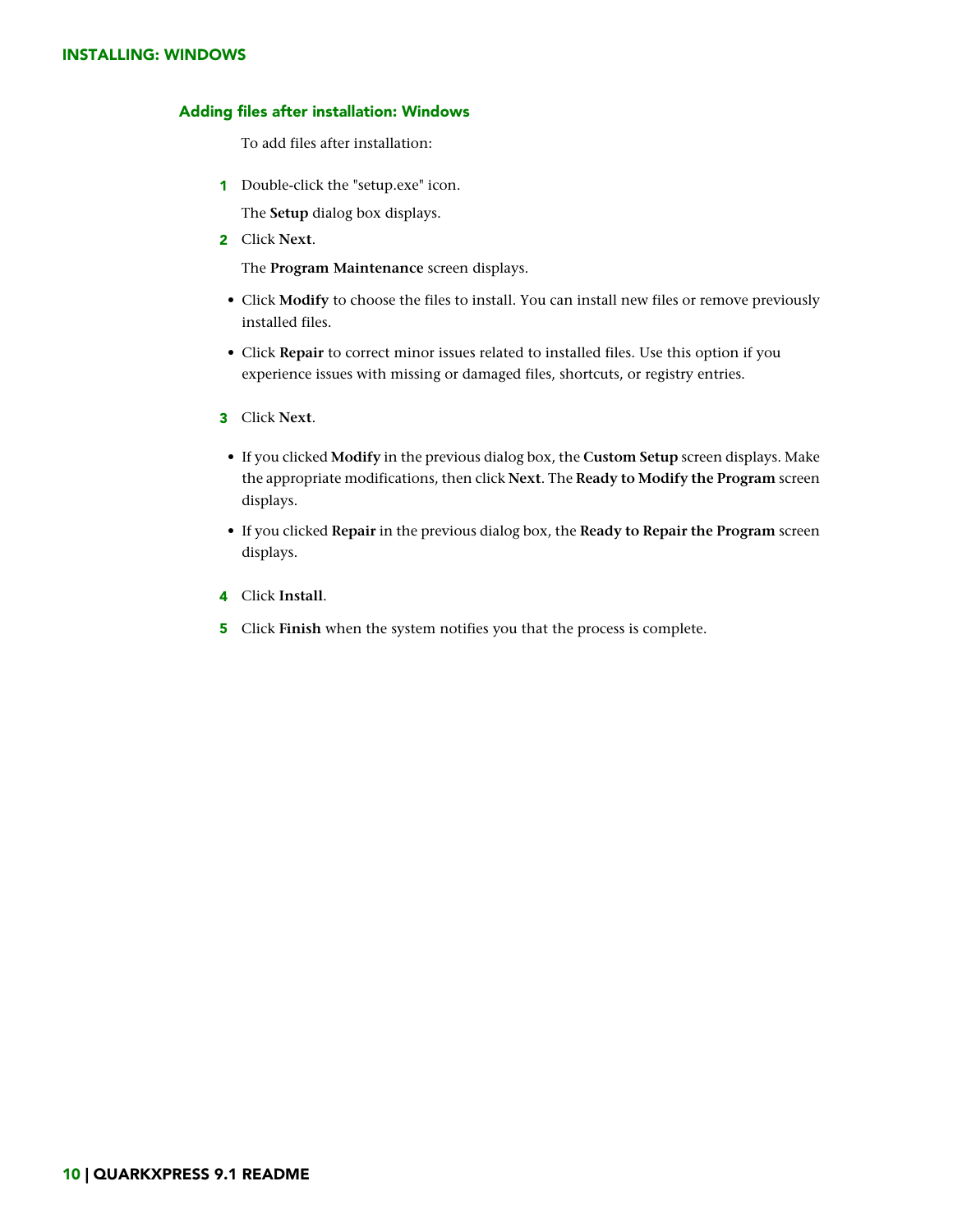## <span id="page-10-0"></span>Upgrading

To upgrade QuarkXPress to this version:

- 1 Disable any virus protection software. If you are concerned about a virus infecting your computer, run a virus check on the installer file, then disable your virus detection software.
- 2 Double-click the installer icon and follow the instructions on the screen.
- 3 When the **Validation Code** screen displays, choose **Upgrade** from the **Installation Type** drop-down menu. If you have your upgrade validation code, enter it in the **Enter your validation code** fields. If you do not have an upgrade validation code, click **Get validation code** to go to the Quark Web site, follow the instructions on the screen to get the validation code, and then enter the validation code in the **Enter your validation code** fields.
- 4 Click **Continue** and follow the instructions on the screen.
- The installer installs a new copy of QuarkXPress. It does not replace the earlier version.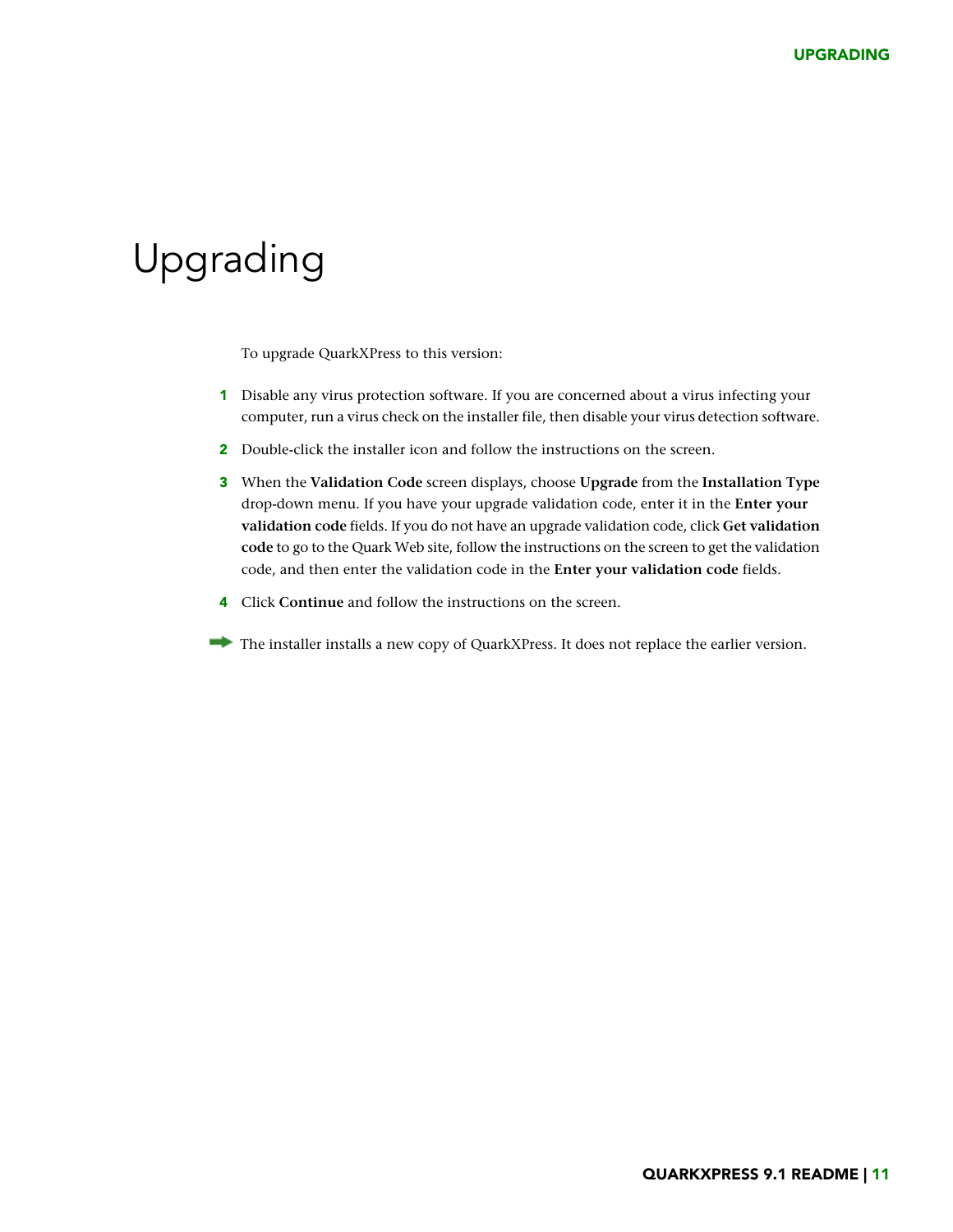## <span id="page-11-0"></span>Updating

The installer will update earlier versions of QuarkXPress 9.x to this version. To update QuarkXPress:

- 1 Disable any virus protection software. If you are concerned about a virus infecting your computer, run a virus check on the Installer and then disable your virus detection software.
- 2 Make a copy of the application folder on your hard drive to ensure that you have a working copy of the software if you encounter issues during the update.
- 3 Make sure the names of the application folder and the application have not changed since installation.
- 4 Double-click the Installer icon and follow the instructions on the screen.
- *Windows:* The installer locates your installed copy of QuarkXPress and updates it to this version.
- *Mac OS:* If your installed copy of QuarkXPress is in the default location, the installer updates it. If your installed copy of QuarkXPress is not in the default location and you want to update it, click the **Customize** button when it displays, click in the **Location** column for the application, choose **Other**, and navigate to the location of the existing installation.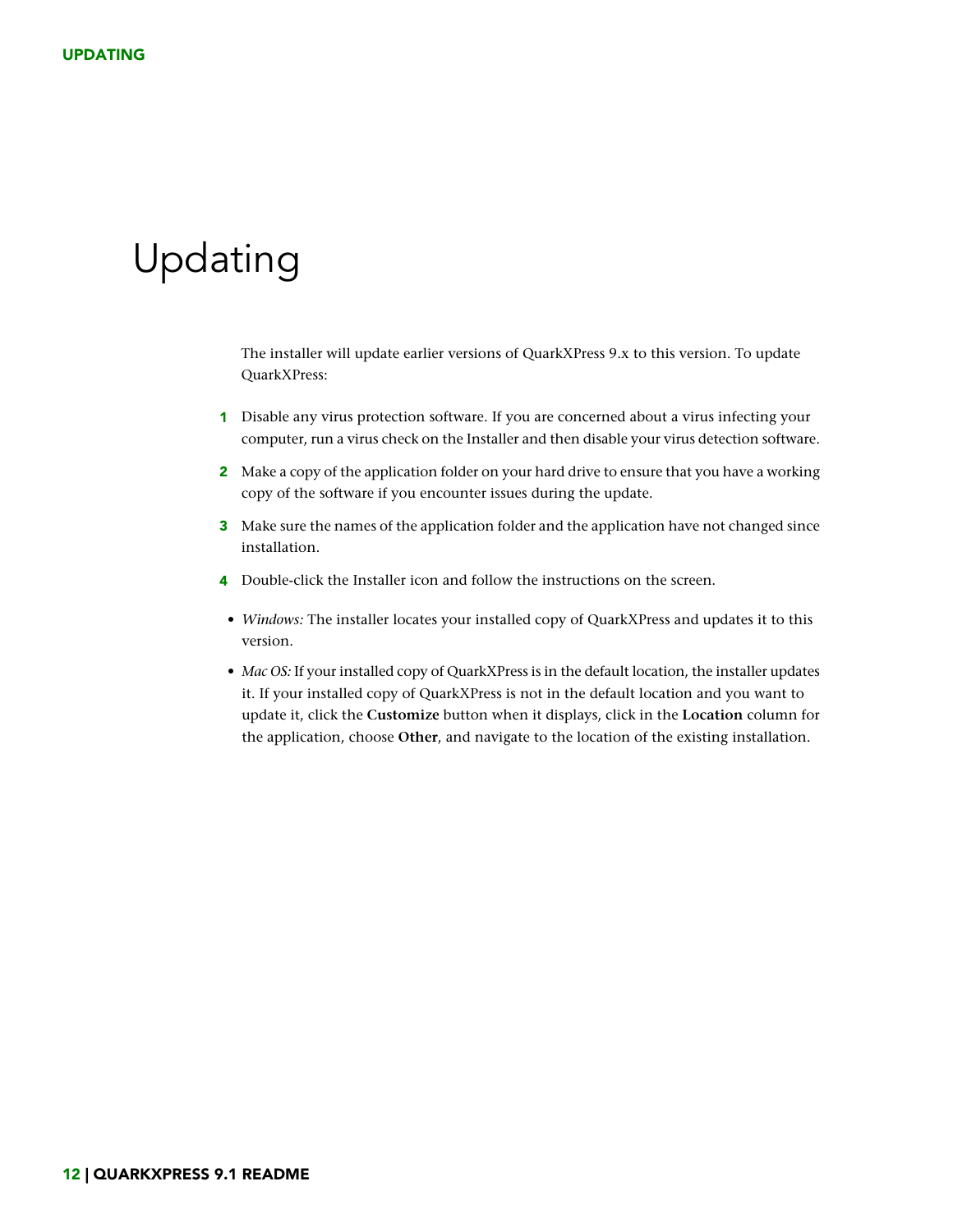### <span id="page-12-0"></span>Installing or upgrading with QLA

Quark® License Administrator (QLA) is software that manages licensed Quark products. If you purchased an educational site license or a commercial site license, you most likely received a QLA CD-ROM when you purchased QuarkXPress. QLA must be installed on your network before you install QuarkXPress.

If QLA is already installed and you are installing QuarkXPress, the **License Server Details** dialog box displays after you enter your registration information. Before proceeding, verify that you have the information you need to enter values in the following fields:

- **License Server Host Name or IP Address**: Enter the IP address or server name for the server you have designated as the license server. The license server handles requests from license clients.
- **License Server Port**: Enter the value for the license server port. This number is determined when the QLA software is registered online. The license server port is the port through which license server requests flow.
- **Backup License Server Host Name or IP Address**: Enter the IP address or server name for the server you have designated as the backup license server.
- **Backup License Server Port**: Enter the value for the backup license server port.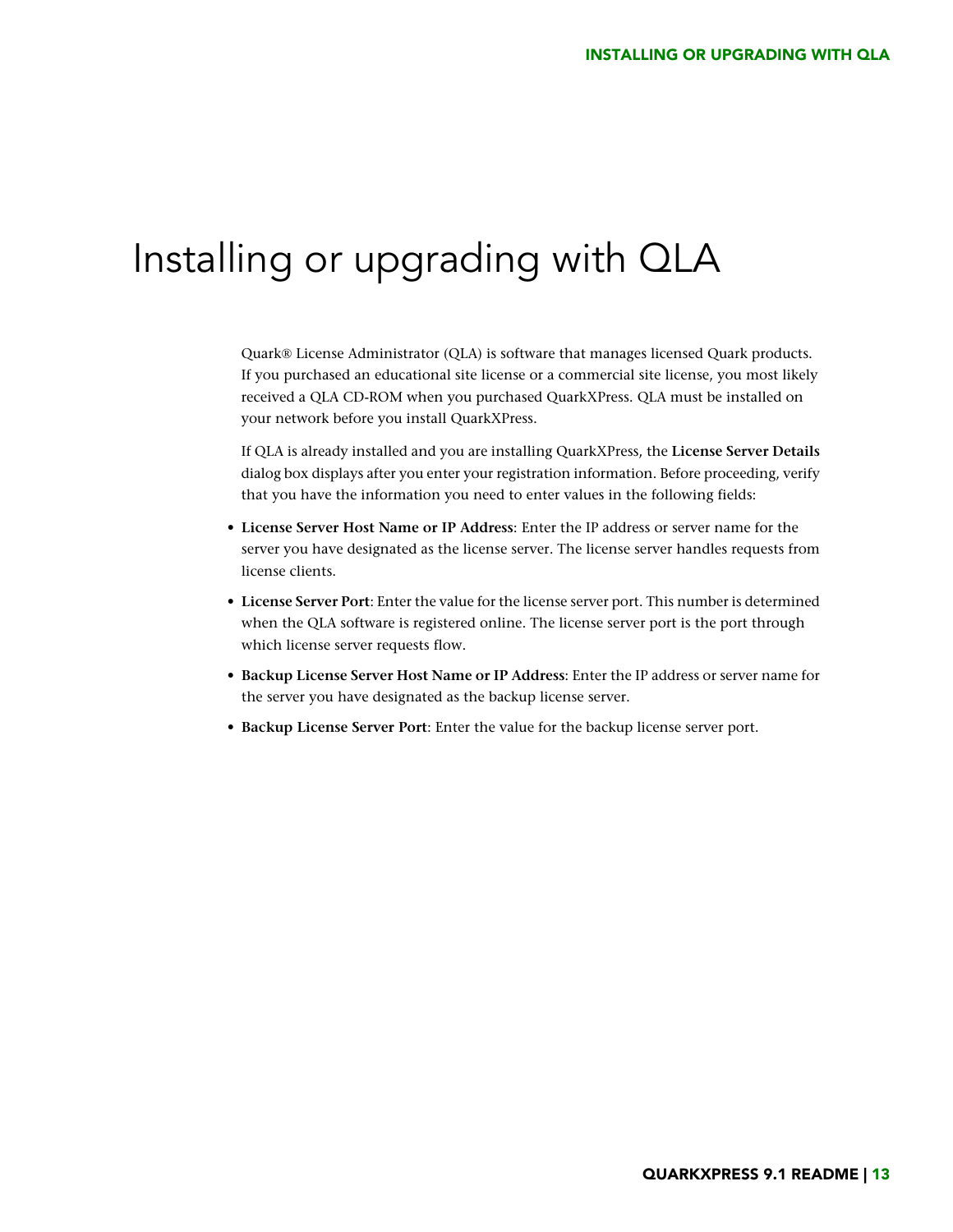## <span id="page-13-0"></span>Registering

To register your copy of the application, visit the "Online registration" page of the Quark Web site (see *[Contacting Quark](#page-19-0)*). If you cannot register online, see *[Contacting Quark](#page-19-0)* for contact information.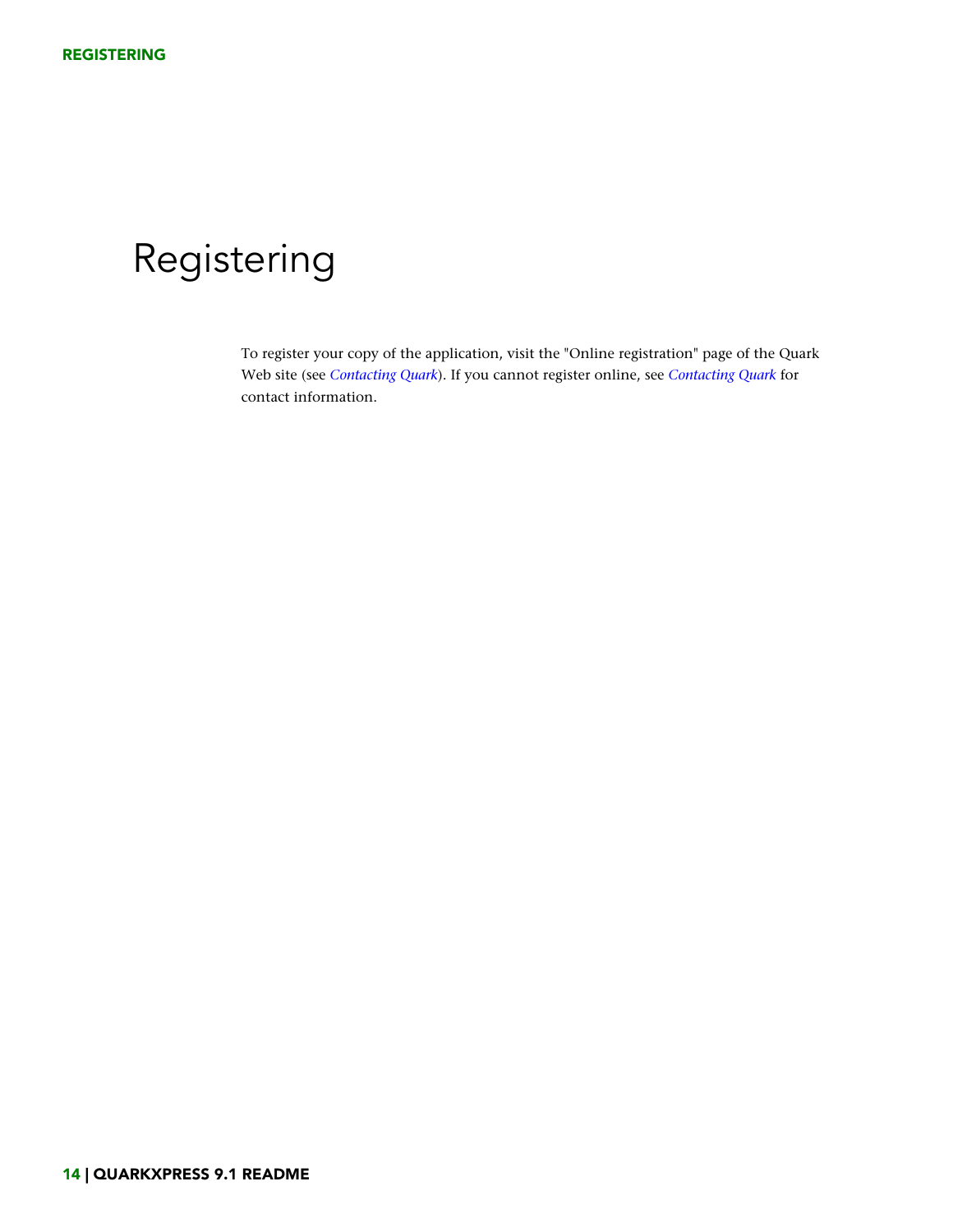### <span id="page-14-0"></span>Activating

If you have a single-user copy of QuarkXPress, you must activate it. To activate QuarkXPress when you launch it, click **Activate Now**.

If you do not want to activate QuarkXPress when you launch it, click **Continue**.QuarkXPress presents the option to activate it each time you launch the application until you activate it.

If you do not activate QuarkXPress, you can use it for 30 days after installation; after 30 days, the product runs in demonstration mode and must be activated before it will run as a full version.

If you cannot activate online, see *[Contacting Quark](#page-19-0)* for contact information.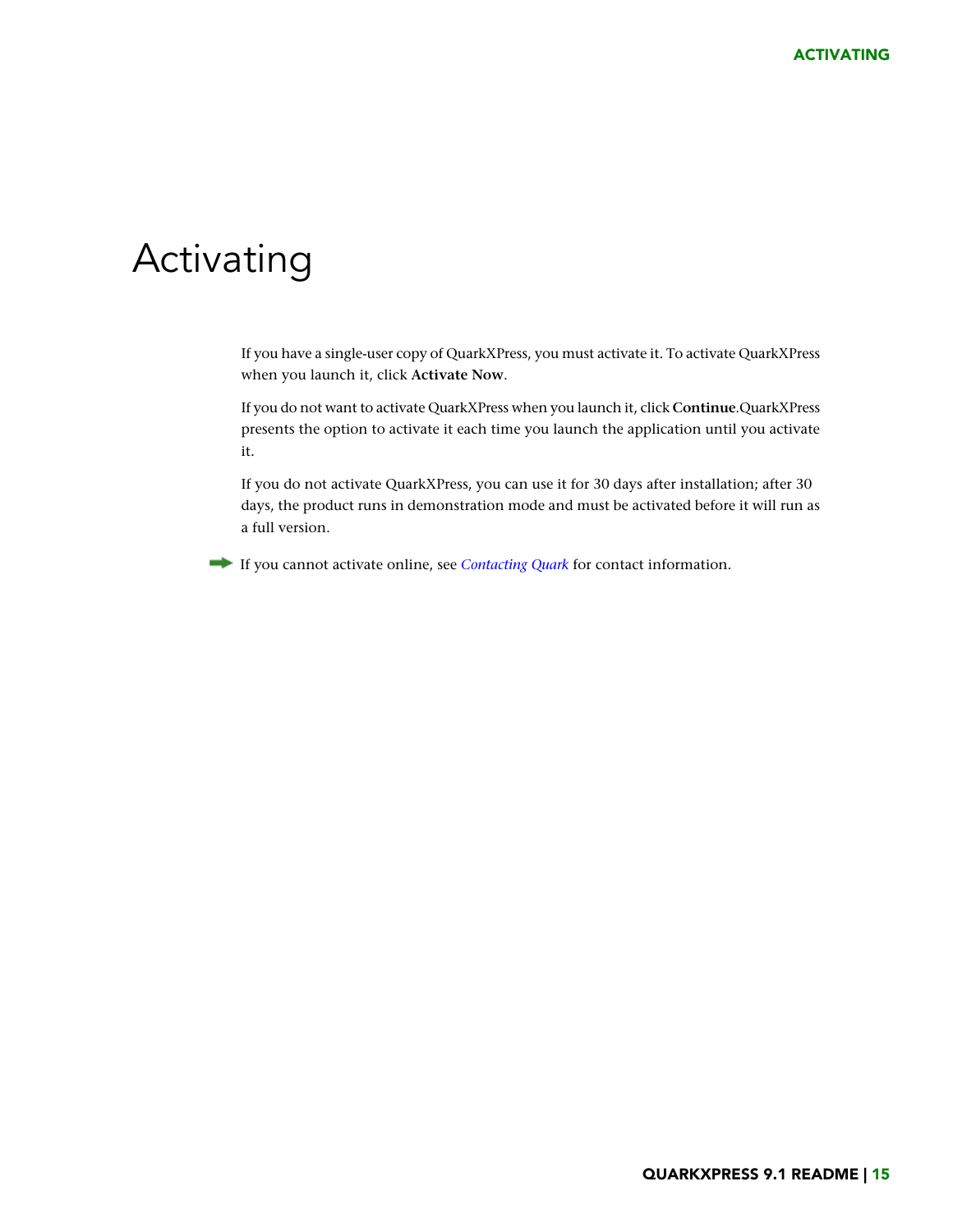### <span id="page-15-0"></span>Uninstalling

If the uninstaller detects a running instance of the application, an alert displays. Close the application before you begin to uninstall.

### <span id="page-15-1"></span>Uninstalling: Mac OS

To uninstall QuarkXPress, open the "Applications" folder on your hard drive (or the folder in which QuarkXPress was installed) and drag the QuarkXPress folder to the trash.

### <span id="page-15-2"></span>Uninstalling: Windows

To uninstall QuarkXPress:

- 1 Choose **Start > All Programs > QuarkXPress > Uninstall**.
- 2 Click **Yes**. The uninstaller gathers the information necessary for uninstalling and then an alert displays to notify you that the contents of the QuarkXPress application folder will be deleted.
- 3 Click **Yes** to continue or **No** to cancel.
- You can also uninstall by running the installer again.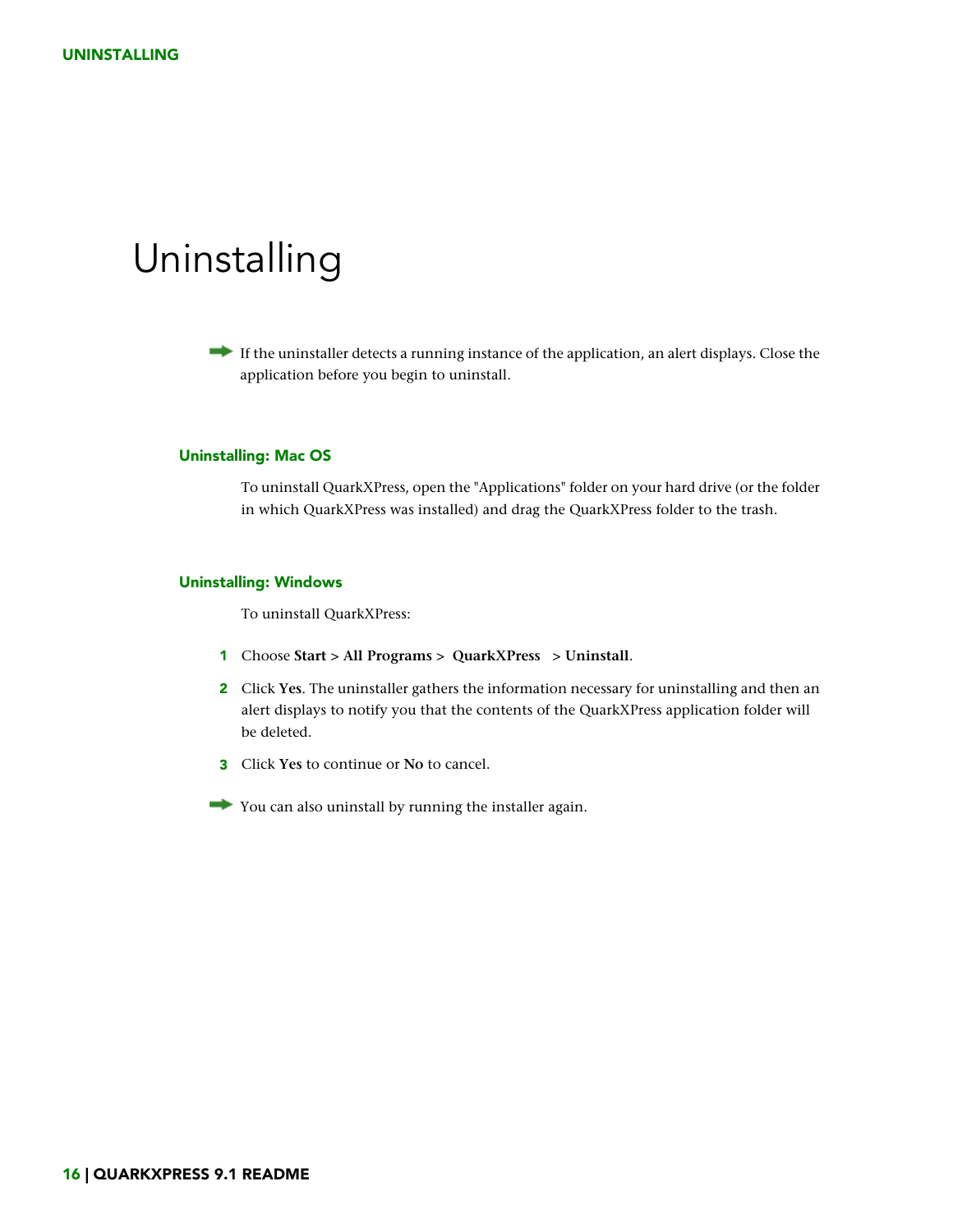### <span id="page-16-0"></span>Changes in this version

This version of QuarkXPress includes the following changes.

You cannot open files saved in QuarkXPress 9.1 or later directly in QuarkXPress 9.0. However, you can export a project in QuarkXPress 9.0 format with the **File > Export > Layouts as Project** command.

#### App Studio

The App Studio feature lets you create and publish content that your customers can purchase and download from within your own custom app.

#### App Factory (Mac OS only)

The App Factory application lets you create a customized app for the iPad®, for distribution through the Apple® App Store. You can use your custom app to distribute the issues you create with App Studio.

### Trim View

The **Trim View** command (**View** menu) simulates what the page will look like when trimmed by cropping any items that extend beyond the page boundary. You can control the color of the pasteboard that displays when this item is selected in the **Display** pane of the **Preferences** dialog box (**QuarkXPress/Edit > Preferences**).

#### Hide Suppressed

The **Hide Suppressed** command (**View** menu) hides all items for which the **Suppress Output** box is checked in the **Box**, **Line**, **Picture**, or **Layout** pane of the **Modify** dialog box, as well as layers for which **Suppress Output** is checked in the **Attributes** dialog box. In addition, this option hides underlines on hyperlinks, hyperlink anchors, index markers, and the text overflow symbol.

### View sets

The **View** menu provides various options for how a layout displays. You can display or hide guides, grids, invisible characters, visiual indicators, and more. The View Sets feature lets you store and recall different combinations of these settings.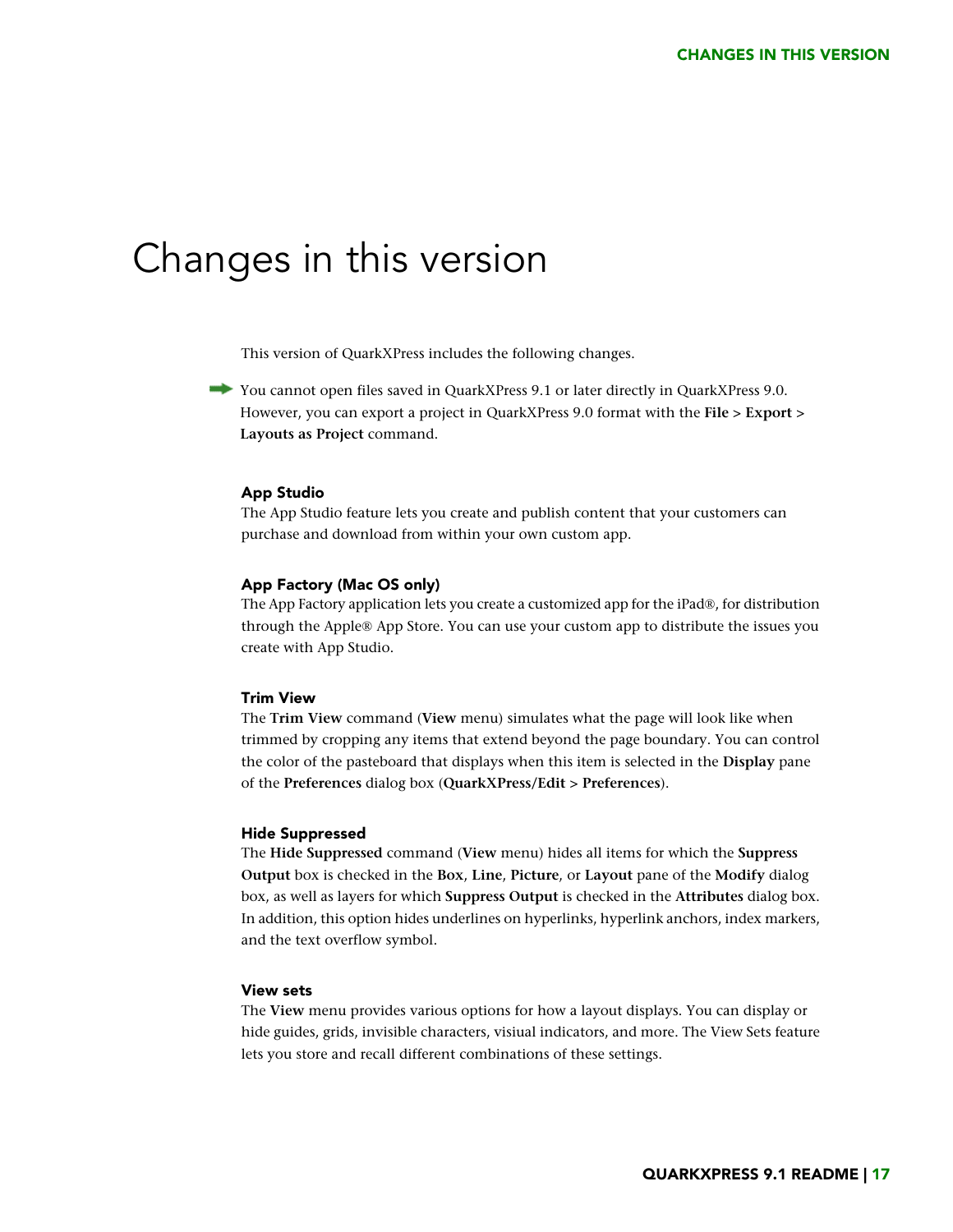### CHANGES IN THIS VERSION

### Style sheet to reflow tag mapping

You can now map style sheets to tags in a reflow article. This makes it much easier to prepare existing styled content for distribution in the ePUB and Blio eBook formats. For more information, see "Mapping style sheets to Reflow styles." in *A Guide to QuarkXPress*.

### Panning while a Pen tool is selected

To pan the layout while a Pen tool is selected, press Shift+Space and then click and drag.

### Support for PSD files in Job Jackets rules

You can now create rules that evaluate Photoshop (PSD) files.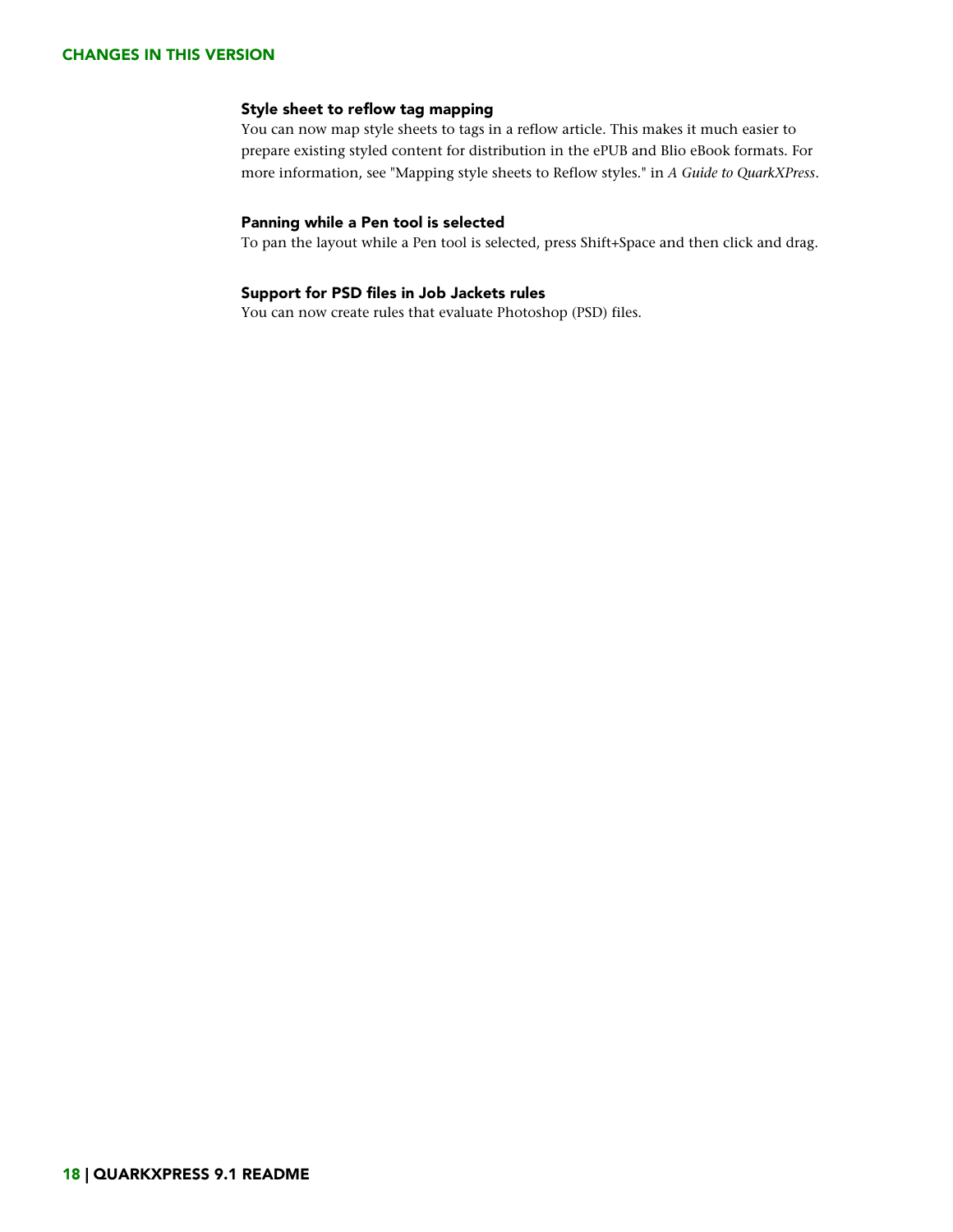## <span id="page-18-0"></span>Known and resolved issues

For lists of known issues and resolved issues in this version of the software, visit the Quark Web site at *[www.quark.com](http://www.quark.com)*, *[euro.quark.com](http://euro.quark.com)*, or *[japan.quark.com](http://japan.quark.com)*. Product documentation, including lists of known and resolved issues, is available under **Support > Product Documentation**.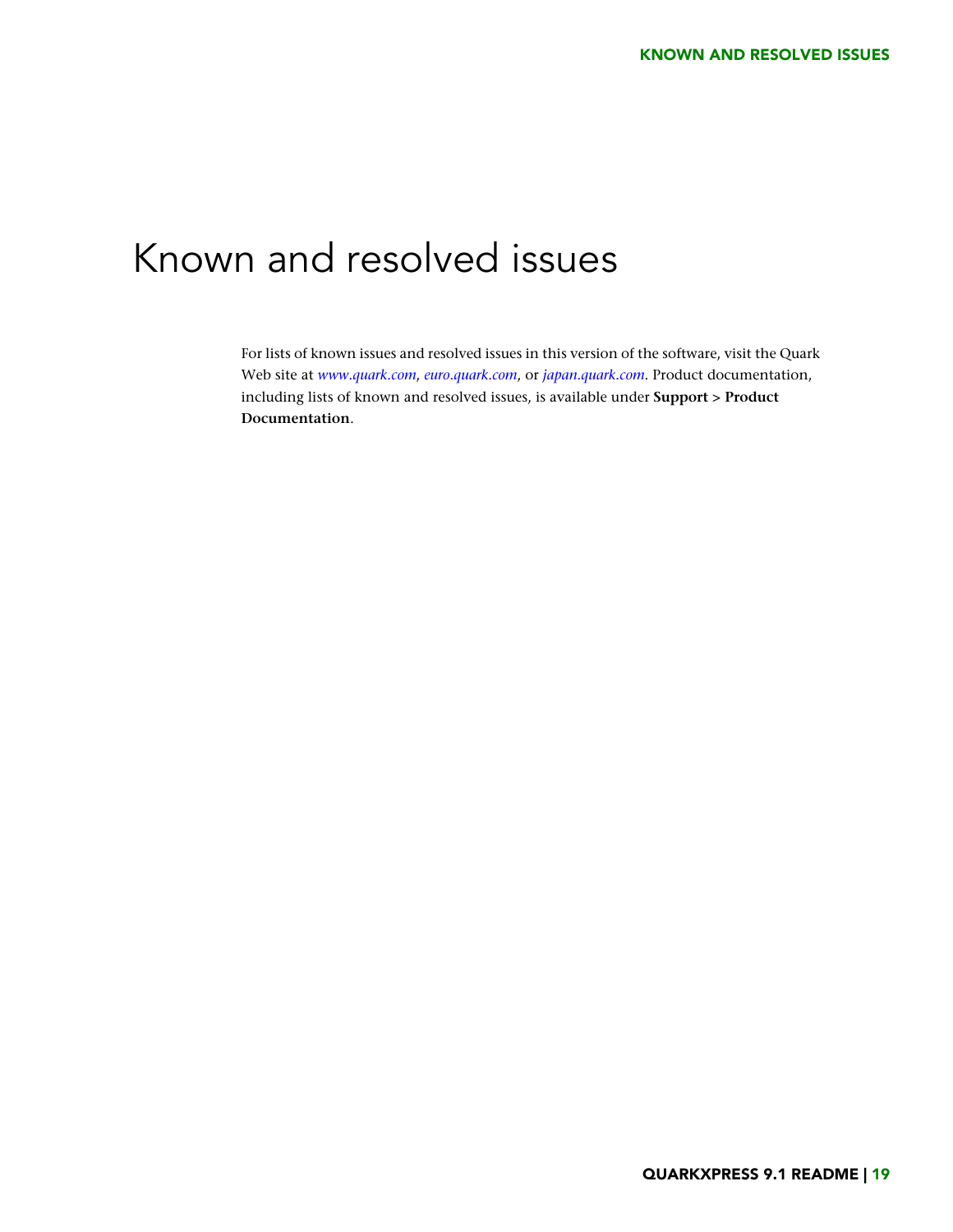### <span id="page-19-0"></span>Contacting Quark

If you have questions about installing, configuring, or using this software, please contact Quark Inc.

#### <span id="page-19-1"></span>In the Americas

For technical support, please use our free live online chat at *[support.quark.com](http://support.quark.com)*, call the incident-based support line at 800.676.4575 between 12:00 a.m. Monday and 6:00 p.m. Friday (Mountain Time), or send an e-mail message to *[techsupp@quark.com](mailto:techsupp@quark.com)*.

For product information, please visit the Quark Web site at *[www.quark.com](http://www.quark.com)*, or send an e-mail message to *[cservice@quark.com](mailto:cservice@quark.com)*.

### <span id="page-19-2"></span>Outside the Americas

In Europe, technical support is available by live online chat at *[support.quark.com](http://support.quark.com)* or *[euro.quark.com](http://euro.quark.com)* and by phone between 8.30 and 17.30 Central European Time, Monday to Friday. Use one of the following local toll-free numbers:

- **Belgium:** 0800-77-296
- **Denmark:** 8088-7070
- **France:** 0800-91-3457
- **Germany:** 0800-180-0101
- **Ireland:** 1800-55-0241
- **Italy:** 800-87-4591
- **Luxembourg:** 8002-3861
- **The Netherlands:** 0800-022-7695
- **Norway:** 800-1-4398
- **Spain:** 800-1-4398
- **Sweden:** 020-790-091
- **Switzerland:** 0800-55-7440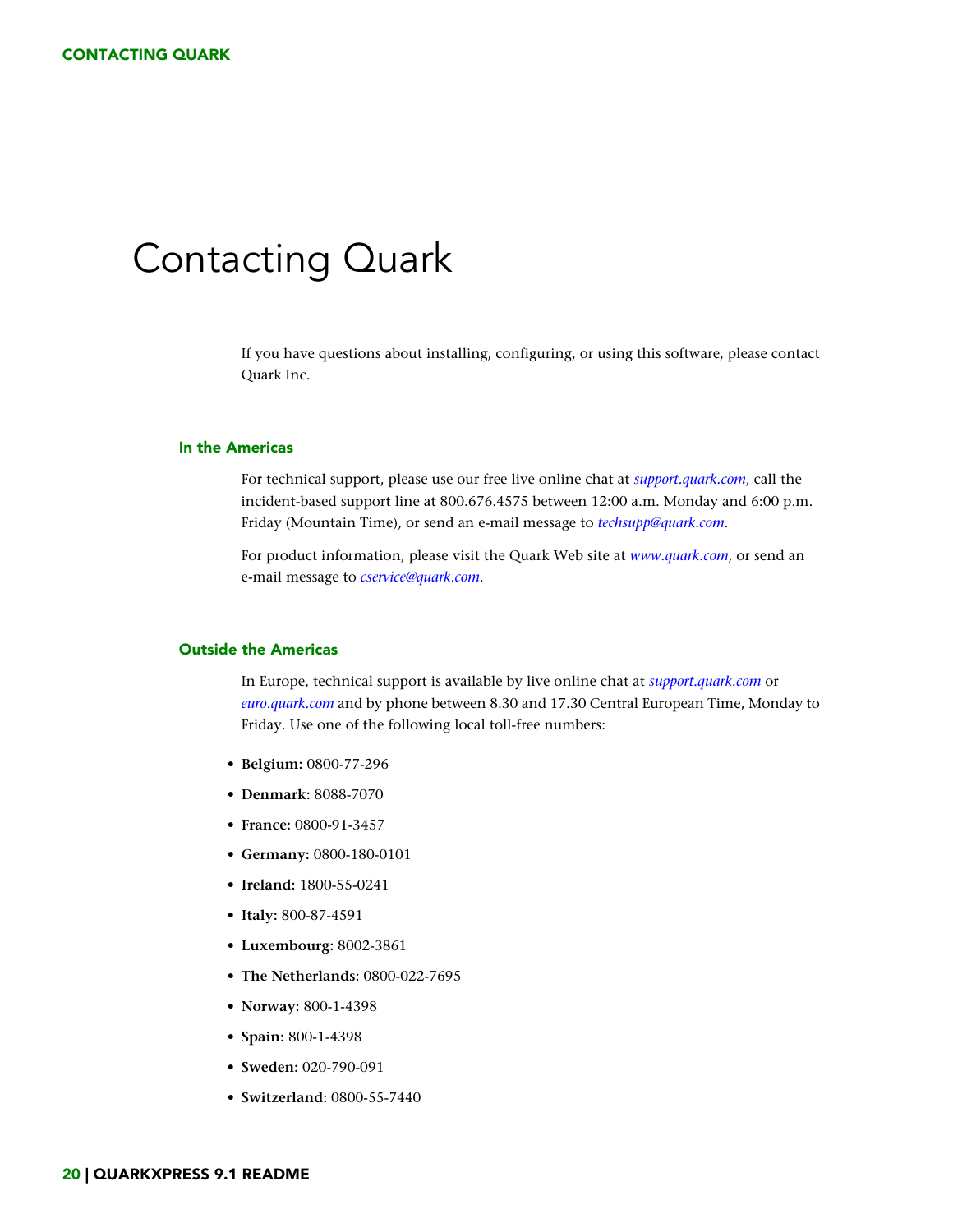• **UK and Ireland:** 0808-101-7082

In some cases, a toll-free number may not be accessible via a mobile device. In such cases, please use a land line.

For e-mail support in Europe, use live online chat or one of the following addresses:

- **English:** *[eurotechsupp@quark.com](mailto:eurotechsupp@quark.com)*
- **German:** *[techsupportde@quark.com](mailto:techsupportde@quark.com)*
- **French:** *[techsupportfr@quark.com](mailto:techsupportfr@quark.com)*
- **Italian:** *[techsupportit@quark.com](mailto:techsupportit@quark.com)*
- **Spanish:** *[techsupportes@quark.com](mailto:techsupportes@quark.com)*

In Australia, please use live online chat or call 1 800.670.973 between 10:00 a.m. and 7:00 p.m. Sydney Time (AEST), Monday through Friday, or send an e-mail message to *[austechsupp@quark.com](mailto:austechsupp@quark.com)*.

In Japan, please use live online chat or call (03) 3476–9440 (Monday through Friday, 10:00 am – 12:00 pm and 1:00 pm – 5:00), send a fax to (03) 3476–9441, or visit the Japanese Quark Web site at *[japan.quark.com](http://japan.quark.com)*.

In countries not listed above, please use live online chat or contact your Quark Full Service Distributor for technical support. For a list of Quark Full Service Distributors, visit the Quark Web site at *[www.quark.com](http://www.quark.com)*, *[euro.quark.com](http://euro.quark.com)*, or *[japan.quark.com](http://japan.quark.com)*.

For product information, please visit the Quark Web site at *[euro.quark.com](http://euro.quark.com)* or *[japan.quark.com](http://japan.quark.com)*, or send an e-mail message to one of the following addresses:

- **English:** *[eurocservice@quark.com](mailto:eurocservice@quark.com)*
- **German:** *[custservice.de@quark.com](mailto:custservice.de@quark.com)*
- **French:** *[custservice.fr@quark.com](mailto:custservice.fr@quark.com)*
- **Italian:** *[custservice.it@quark.com](mailto:custservice.it@quark.com)*
- **Spanish:** *[custservice.es@quark.com](mailto:custservice.es@quark.com)*